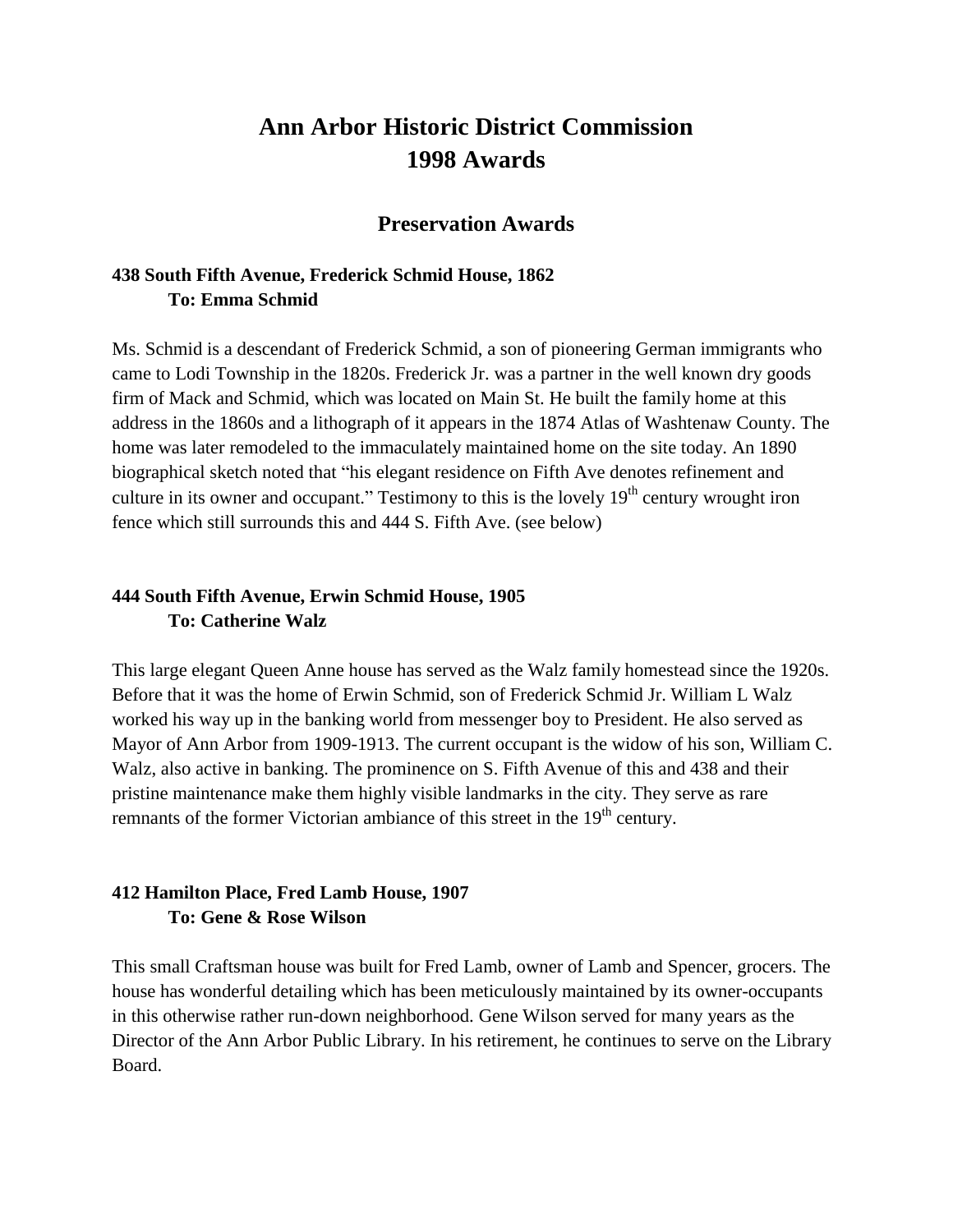#### **2038 Norway Road, George & Genevieve Moe House, 1933 To: Kenneth & Casey Wilhelm**

This is a beautifully maintained Late Tudor Revival brick house. George Moe, the original owner of Moe's Sport Shop, which is still doing business on North University, commissioned a house with rusticated brickwork, steeply sloping slate roofs, and a golden sandstone entrance with acorns and oak leaves carved above the broad Gothic arch. After Mrs. Moe died in 1980, it was purchased by the Wilhelms who have maintained it true to its original appearance and character.

### **1920 Scottwood Avenue, Mary & Theophil Raphael House, 1927 To: Joe & Karen O'Neal**

This is another handsome brick and half timbered Tudor Revival home which has been meticulously maintained by decades by the O'Neals. Even the moss covered roof has been preserved with care.

# **Rehabilitation Awards**

### **1221 Brooklyn Avenue, Helen Martin Apartments, 1941 To: Duane Black**

This handsome limestone apartment building was cleaned with a restoration cleaner and had new storm windows and copper canopy and gutters installed. The slate roof was repaired and the garage roof was replaced with a slate-like material to match that of the main building.

#### **1012 Hill Street, Arthur & Cora Brown House, 1907 To: Duane Black**

This Tudor Revival home was designed by architect Herman Pipp and built in 1907 for the Browns shortly after Arthur has served as Mayor (1903-1905). It was substantially remodeled by Fry and Kasurin in 1932. Mr. Black replaced many original roof tiles including the ridge tiles, added new storm windows and restored the oak entry which had been painted purple. Extensive rehabilitation was done on the porch, the landscaping and the interiors as well. It was converted from a fraternity into 2 apartments and 9 individual rooms. This kind of expenditure is unusual in this student neighborhood.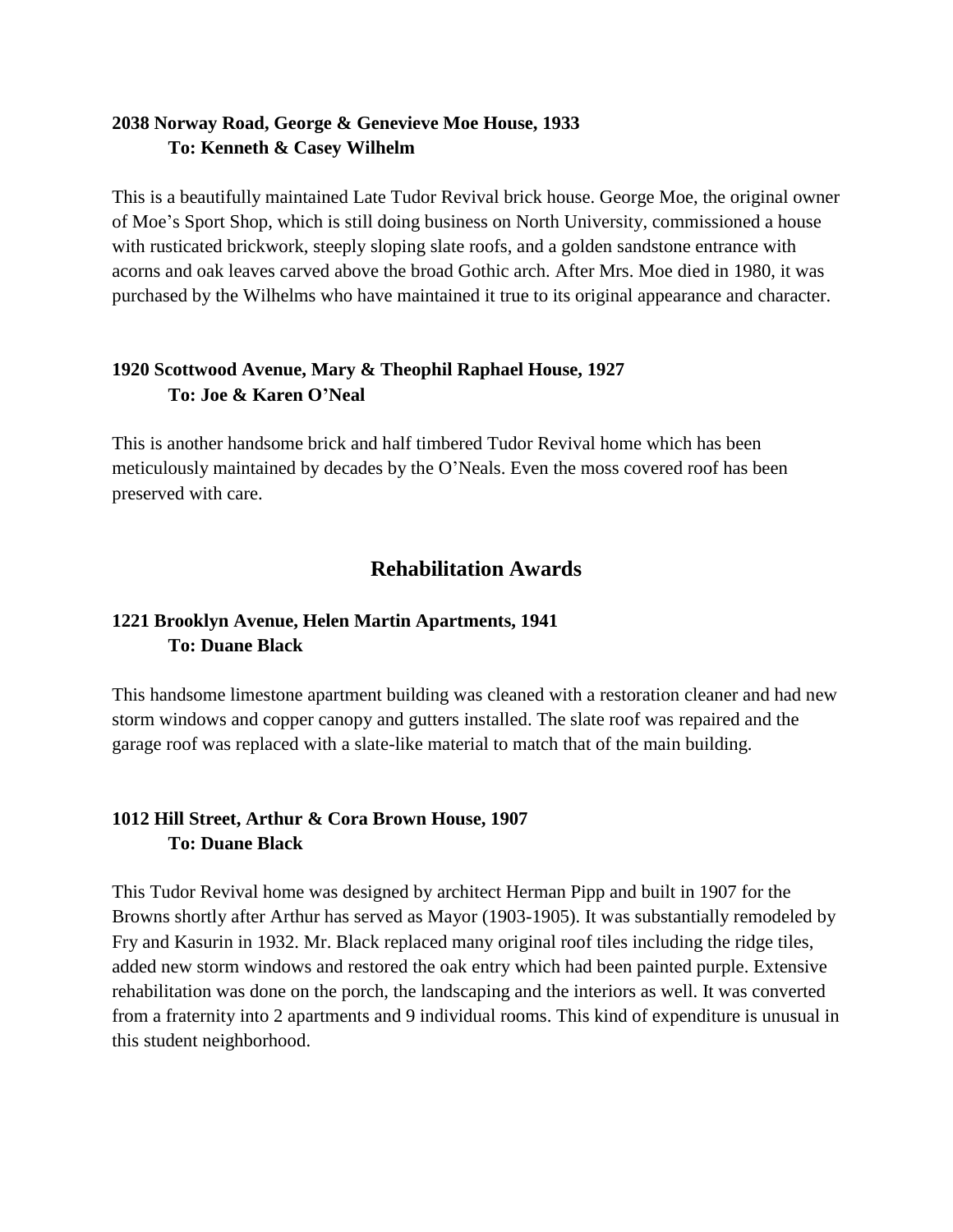#### **414 East Kingsley Street, Herbert Burke House, 1904 To: Richard Borer**

This house, built in 1904 for dentist Herbert Burke, had been completely covered with asphaltic imitation brick siding. Its removal revealed many unusual original architectural details on this modest Arts and Crafts House. These features have been carefully repaired and painted and the house now contributes significantly to the Old Fourth Ward Historic District.

#### **2037 Norway, Irwin & Grace Earl House, 1927 To: Deborah & James Beuche**

This elegant Georgian Revival house has been gracefully renovated and a large new wing added at the rear. It is a fine example of an appropriate addition to a historic structure.

#### **2460 Washtenaw Avenue, Tuomy Hills Gas Station, 1928 To: University Bank**

This abandoned former gas station, designed by Fry and Kasurin in 1928 in an English Cotswold Cottage style, has been wonderfully restored as a drive-through bank. The long-awaited rehabilitation of a beloved landmark at the gateway to town serves as an excellent example of adaptive reuse.

# **Special Merit Awards**

#### **New garage, 2107 Hill Street, Joseph & Marguerite Bursley House, 1919 To: Randall & Mary E. Pittman**

A large new garage has been added to this 1919 Tudor Revival Home, built by Bursley, professor of Mechanical Engineering and namesake of a dormitory in honor of his work as the first Dean of Students. The garage has been carefully designed and constructed to blend harmoniously with the main house and also with the neighboring houses. A slate roof, matched to that of the house, was a major expense in this undertaking.

### **Zwerdling Fur Shop Sign Restoration, 213 East Liberty Street, 1909 To: Zwerdling Sign Committee**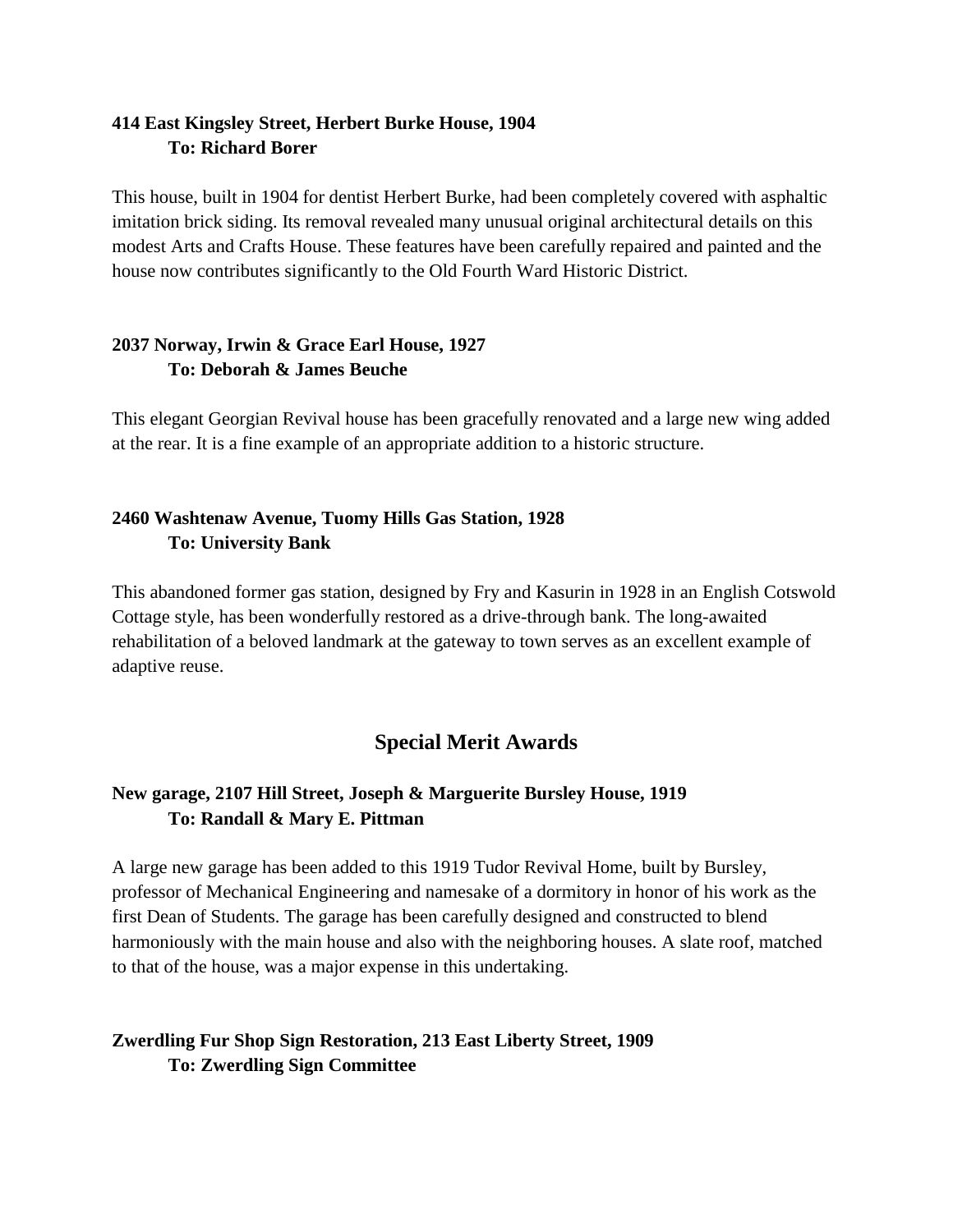The Zwerdling Sign Committee raised \$12,000 to hire decorative paint consultants Seebohm Limited to research, clean and replicate the original paint colors. The sign, commissioned by Osias Zwerdling in 1909, is a rare surviving example of advertising art from the Arts and Crafts period. The restoration of the sign was done not only to protect it as a work of art, but also to honor the memory of Mr. Zwerdling, a well-respected businessman, philanthropist, and pillar of Ann Arbor's Jewish community.

#### **Shutter Restoration, 2781 Packard Road, Ticknor/Campbell Farm, 1844 To: Cobblestone Farm Association**

Careful historical research and procurement has resulted in an exemplary restoration and replacement of the original shutters and hardware of this home built in 1844. It has been a city owned and operated museum since 1973.

### **New Garage and Remodeling, 2100 Scottwood Avenue, Amy & Earl Steward House, 1932 To: Angie & Steve Fisher**

The Fishers hired a designer from Flint to convert the original garage to a family room and attach it to this Tudor Revival home built by businessman Stewart, manager of the Stewart Garment Company. A new garage was built to match in the rear of the yard. This is a very fine example of appropriate remodeling and new construction.

# **Preservation Project of the Year**

### **Harry Boyd & Carrie Earhart Manor, 4090 Geddes Road, 1936 To: Concordia College**

A million dollar restoration of the Earhart's English style mansion for use as the administrative offices of Concordia College was undertaken last year. Architects Four was retained and the result is a superb example of restoration and adaptive reuse.

# **Sesquicentennial Award**

**First Congregational Church** Organized 1848 **To: Reverend Robert K Livingston**